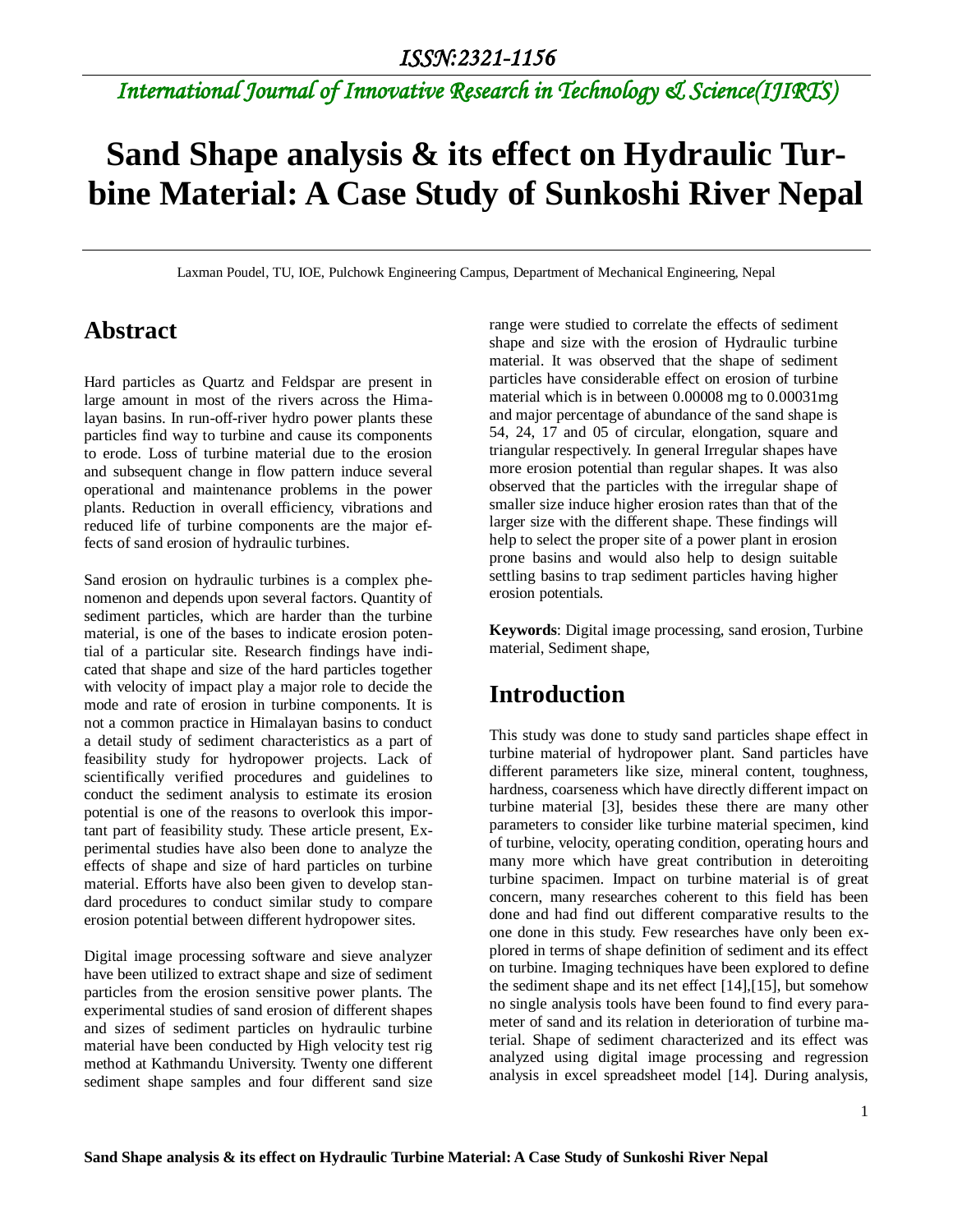## *International Journal of Innovative Research in Technology & Science(IJIRTS)*

parameters of different sediments of rivers that include size, shape mineral content and hardness impact on turbine material specimen were accounted with rivers different location and size. But to make the study concise and convenience sand particles size and shape effect was only considered. Related experiment on size and mineral content for different rivers have been considered. This work was performed using experimental data and computational analysis from which sand particles size and shape impact on turbine material was found. To carry out the erosion test sand samples from Sunkoshi River were taken. Samples were experimented using sand erosion test rig analyzed by image processing software and microsoft excel.

#### **Material and Methods**

Among 6000 perennial rivers of Nepal, Sunkoshi River is one which lies in central region of Nepal. Till date whole Sunkoshi River sediment research has not yet done and this river has uniqueness than other according to origin. So for convenience in this research, sediments characteristics and its nature of impact on turbine material is studied. Sunkoshi River has 05 different tributaries that join at 05 different junctions.

This river can be utilized for irrigation, drinking water, recreational and hydropower plant generation. Sampling is one of the cautious works that should be taken carefully. Sample were taken from river bed load, central part 1 feet deep below water surface in the centre part with 10 liter jar and both sides end 1/4 corner of the river from 05 each river spots [3], [1]. From Each place 10 Kg of samples were gathered and sterilized in different boxes with each labeled with proper above river section. For instance, Location 05 samples were leveled 05 with sterile bottle of 10 liter jar at both corners of ¼ by loc05 right and loc05 left, bed load by loc05 bl, central deepen with loc05cd which contains fluvial particles.

Shape is one of the important parameter of sand that well damages the turbine material. Few researches have been explored in sediment shape effect on turbine material [14]. This study is an attempt of characterizing the sediment particles and its effect on turbine material using digital image processing. Digital image processing can well process the sediment image and trace out the different shapes of sediments. Shape morphology of sediments was extracted and defined by it. Shapes of sediments are of complex nature, descriptor using Fourier Transform was utilizes to derive different descriptors. Complex Fourier function was used to define the sediment image first and then its transform was obtained to clearly define the descriptors of shape, so all the image analysis that defines shape is done in Fourier domain. Firstly a sediment particle was studied by using image

processing taking coordinate values as a function in a defined boundary. Different derivatives were obtained from the image giving real and imaginary parts and mathematically governed by the Complex Fourier function defined by equation 1 as

$$
x_m + iy_m = \sum_{n=-N/2+1}^{+N/2} (a_n + ib_n) \left[ \cos\left(\frac{2\pi n m}{M}\right) + i \sin\left(\frac{2\pi n m}{M}\right) \right]
$$
(1)

Where x, y are coordinates describing the particle N is the total number of descriptors n is the descriptor number M is the total number of points describing the particle m is the index number of a point on the particle a, b are coefficients for each descriptor i denotes an imaginary number

Mat-lab 6.5 platform and Matrox Imaging library tools were utilized for image processing. Image of sand particles were taken and its inherent coordinate were utilized to process and analyze. Sand particles shape perimeter and its different neighbors are accounted which was equally assessed and broken into 128 equal new coordinates. Fast Fourier Transform was carried out after the division of shape to describe and understand the descriptor of shapes. The magnitude and phase angle were equally considered in its frequency domain given by above equation. An image taken first also known as parent image gives the original profile and it is done by image analysis which is shown by below figure 2.2(a). It is the original image being processed and its edges have been fairly traced to give its exact perimeter.

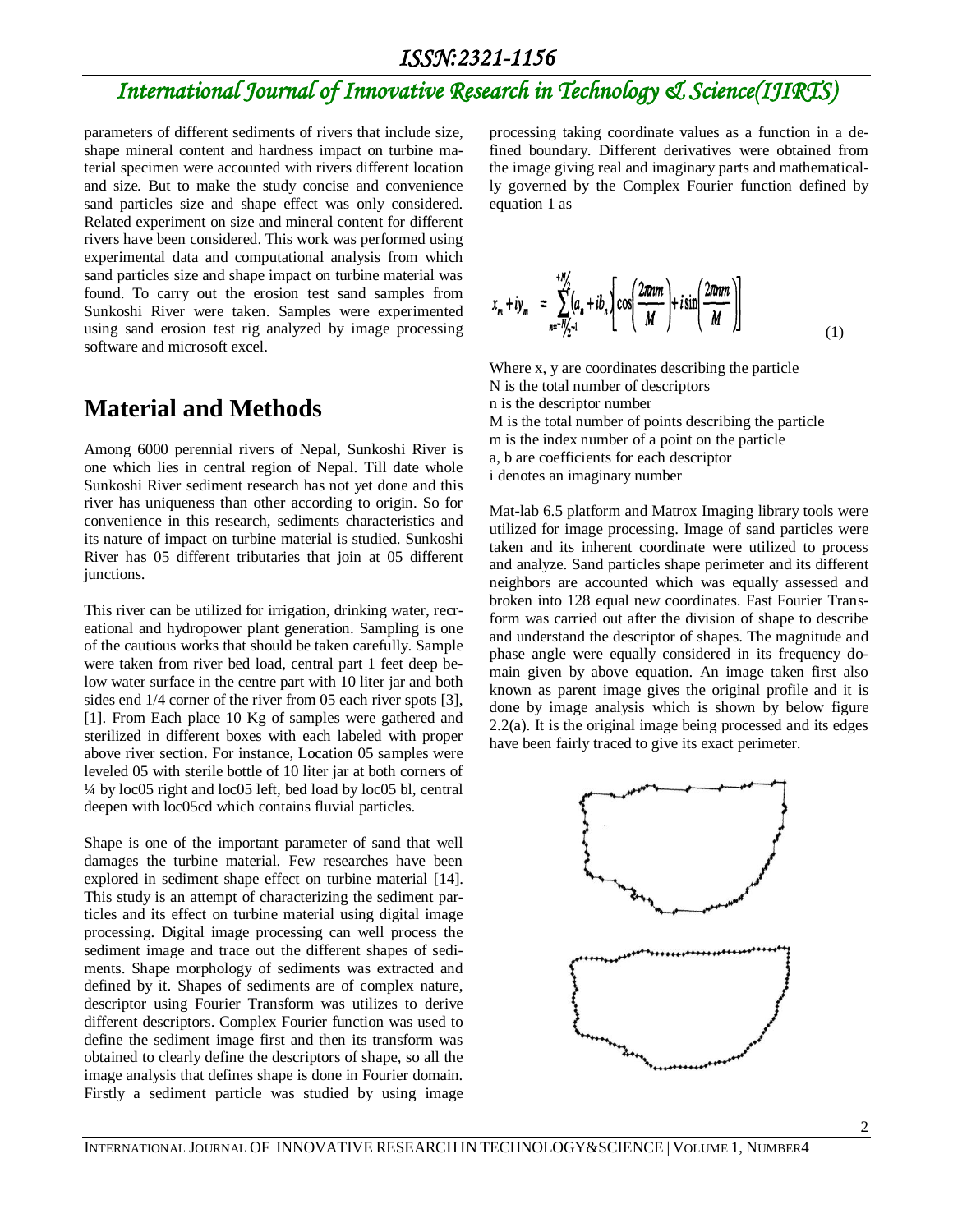### *International Journal of Innovative Research in Technology & Science(IJIRTS)*



Fig 2.2(a) Original Digitized Outline of Particle, Fig 2.2(b)  $+/-$  64 Fourier Descriptors, Fig 2.2(c)  $+/-$  24 Fourier Descriptors

The original image was suppressed using higher order of descriptors. The highest order of the particle descriptors is of +/- 64. The main aim is to have a refined morphology of sediment particle which output is shown by figure 2.2b. Furthermore the image was reconstructed applying fast Fourier Transform with order of descriptors of  $+/-24$ ,  $+/-8$ ,  $+/-5$ ,  $+/-$ 3, which are shown by figures 2.2c, 2.2d, 2.2 e and 2.2 f respectively.



Fig 2.2(d) +/- 8 Fourier Descriptors, Fig 2.2(e) +/- 5 Fourier Descriptors, Fig 2.2 (f) +/- 3 Fourier Descriptors

The particle image was reconstructed defining the Fourier descriptors in their respective orders, it is found that the image are suppressed but have retained their original morphology. Its equivalent data were statistically observed and analyzed using digital image processing. This process includes image reading, segmentation, defining classifier and descriptor analysis using image processing. This was done by using Mat-Lab as well as Matrox Imaging Library. Sand shape erosion was studied using erosion test and defining the shapes in parallel. So this work accounts the shape impact on turbine material analytically. Quantity and count of different kinds of shape of Sunkoshi Rivers were quantitatively analyzed in Machine Vision laboratory and its effect on turbine material was experimented in sediment test rig at Kathmandu University

| Shape No Index   | Sediment Shape Morphology            |
|------------------|--------------------------------------|
| $\mathbf{1}$     | Well rounded with high sphericity    |
| $\overline{c}$   | Well rounded with low sphericity     |
| $\mathfrak{Z}$   | Rounded with high sphericity         |
| $\overline{4}$   | Rounded with low sphericity          |
| 5                | Sub rounded with high sphericity     |
| 6                | Sub rounded with low sphericity      |
| $\boldsymbol{7}$ | Rounded angular with high sphericity |
| 8                | Rounded angular with low sphericity  |
| 9                | Low angular with high sphericity     |
| 10               | Low angular with low sphericity      |
| 11               | High angular with high sphericity    |
| 12               | High angular with low sphericity     |
| 13               | Slight Elongation (E)                |
| 14               | Moderate Elongation (E)              |
| 15               | High Elongation (E)                  |
| 16               | Slight Square (S)                    |
| 17               | Moderate Square (S)                  |
| 18               | High Square (S)                      |
| 19               | Slight Triangular (Irregular) (T)    |
| 20               | Moderate Triangular (Irregular) (T)  |
| 21               | High Triangular (Irregular) (T)      |
|                  |                                      |

*Table 3.2: Sand shape particle description*

#### **Result and Discussion**

Sediment sampled from Sunkoshi River was characterized according to size and shape and its impact on turbine material was studied separately. The impact of shape and size of sediment were studied according to average of all the locations individual impact on turbine material. Impact of sediment on turbine material is the loss of weight of material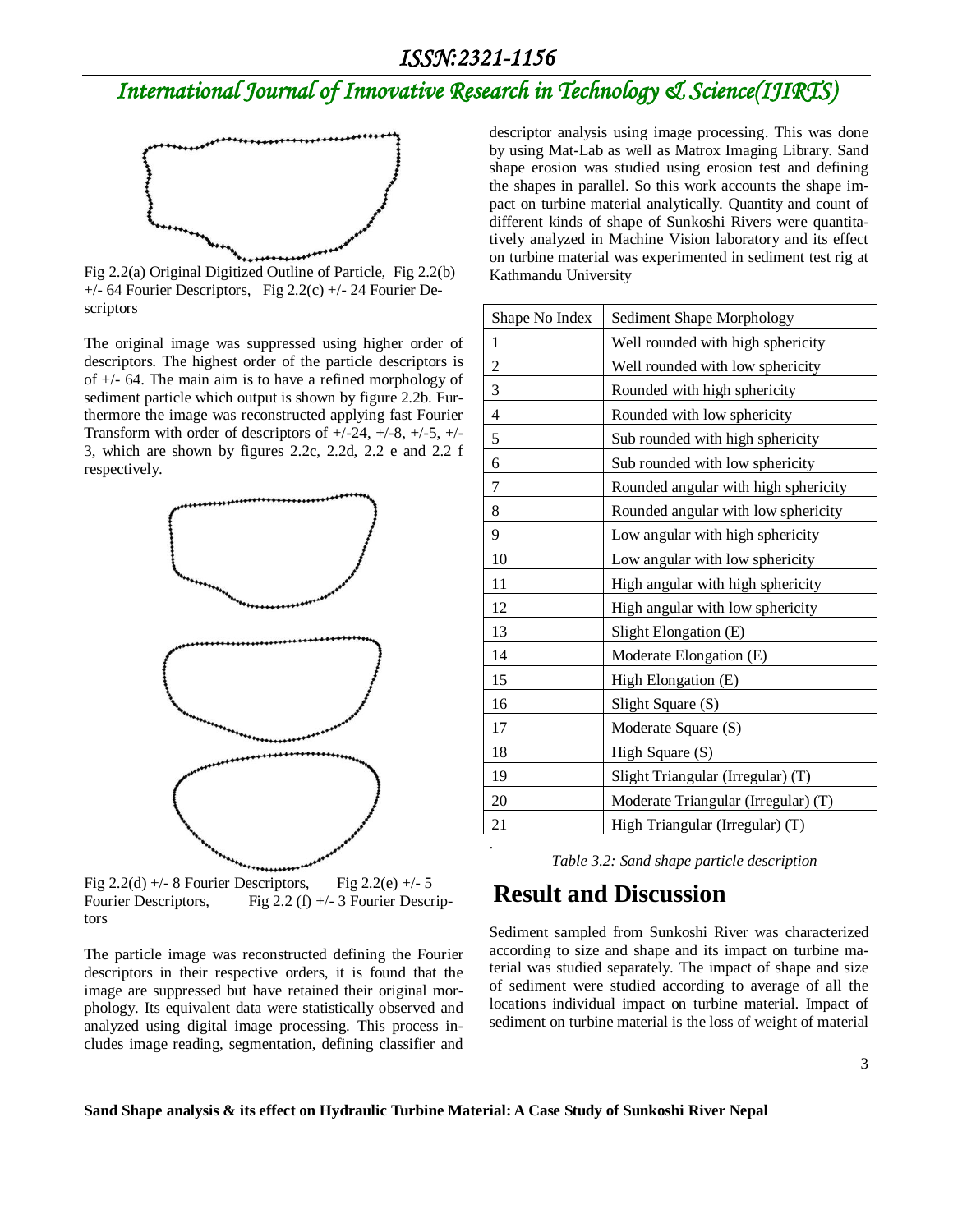expressed in terms of milligram and the sediment size and Shape in micrometer.

Shape is very difficult to define and depict. This research characterizes sediment particles into 21 different shapes and counts amount of particles in sample. Shape of sand is practically and realistically described by other name rather than descriptors, which is very rigorous to define. Different shapes were identified using image processing. To convey the result appropriately, particles shape were describe separately by above table 3.2.

To analyze the shape of sediment particles, complexity of shape of sediments was reduced to five general shape catagories. Furthermore to interpret the result easily and make concise, its abundance were studied according to percentage and depicted in pie chart in this part. So five different catagories of shapes that resembles more or less were identified as;

- 1. Circular with high spherecity
- 2. Circular with low spherecity
- 3. Elongated
- 4. Square
- 5. Triangular

Shape abundance of Sunkoshi River were studied with four different sizes at 05 Different locations. 21 different shapes were found to be most prominent and its abundance were analyzed seperately according to different sizes. Below figures shows the sediment particles count of different shape and size sediment on turbine specimen.

To determine the amount of particles of different shape number as defined in table 3.2 were exceled. Particles count for different sediment shapes are shown in figures 3.1, 3.2, 3.3 and 3.4 for four different micron sizes sediment.



Figure 3.1: Abundance of 21 different shape numbers sediment (<90 micron) in Sunkoshi River

Figure 3.1 clearly shows the abundance of 21 different shapes in Sunkoshi river. It is found that shape number 6 is most aboundant whereas 20 and 21 are in less amount.It is also depicted that amount of particles is slowly decreasing from 15 to 21. It clearly indicates that triangular and irregular sediments are less in amount in Sunkoshi river of sediment size below 90 micron.

Figure 3.2 shows particles count of 21 different shape number of Sunkoshi River of 90 to 212 micron sediment. It clearly indicates that shape number 8 is mostly aboundant sediment shape whereas shape number 19 is least aboundant. Average shape number count is 10 and found to be evenly distributed than other sediment size group



Figure 3.2: Abundance of 21 different shape numbers in Sunkoshi River (90-212) micron



4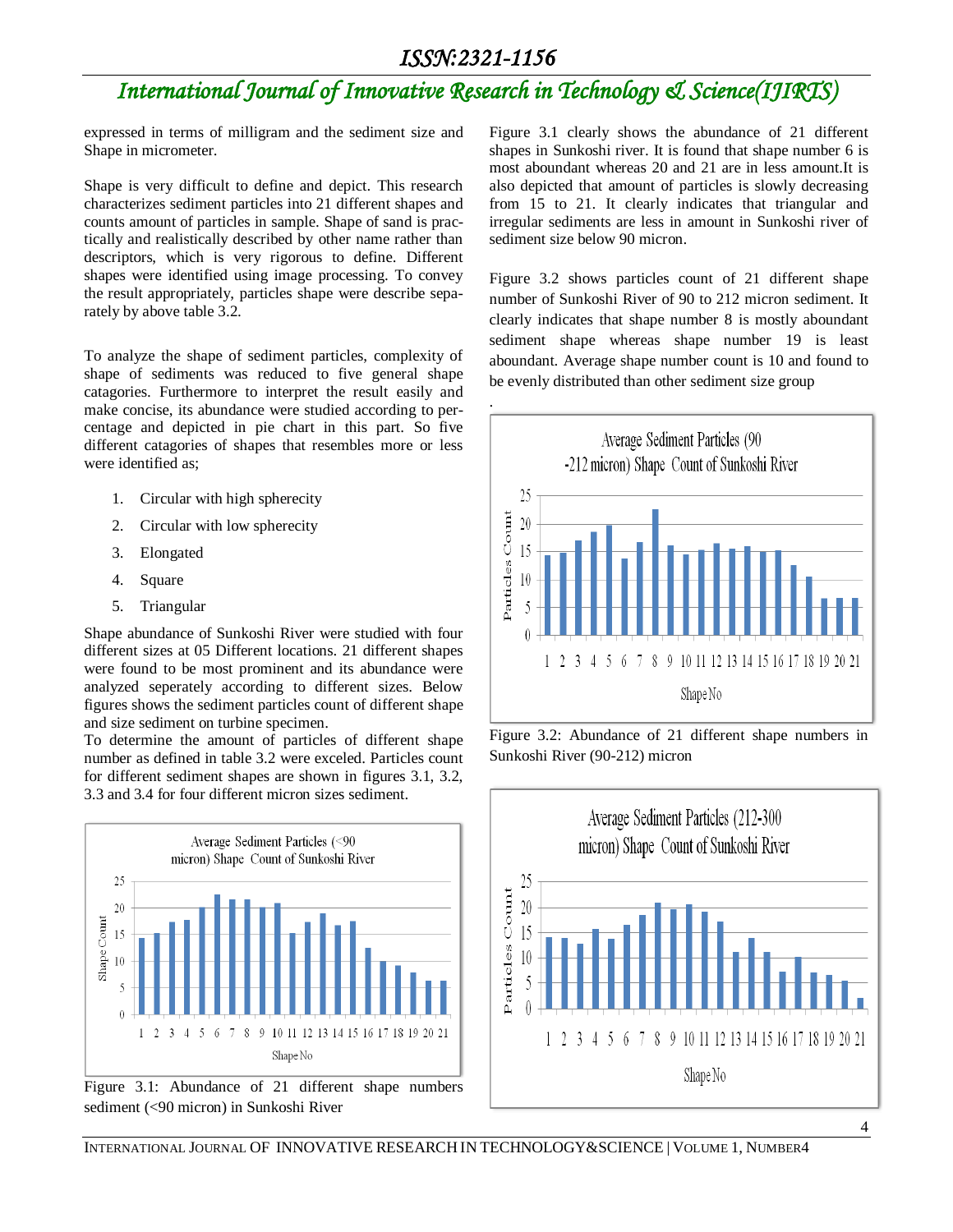### *International Journal of Innovative Research in Technology & Science(IJIRTS)*

Figure 3.3: Abundance of 21 different shape numbers in Sunkoshi River of 212-300 micron

Figure 3.3 above shows sediment particles count of 21 different shape numbers of sediment size ranging from 212 to 300 micron. It is clearly seen that shape number 8 is mostly aboundant whereas shape number 21 is least aboundant. It is also depicted that shape number 16, 18, 19, 20 and 21 are the least aboundant shapes whereas other have more than average count of sediment particles.

Figure above 3.4 shows sand particles count of 21 different shape of size ranged from 300 to 425 of Sunkoshi River. It shows that shape number 20 is least aboundand particles whereas shape number 11 is found dominant. Other shape number abundance are between 12 to 15. It clearly depicts that irregular shapes are less aboundant where as rounded particles are aboundant.



Figure 3.4: Abundance of 21 different shape numbers in Sunkoshi River of 300-425 micron

Sunkoshi river sediment shapes availability according to below 90 and 90-212 micron size ranges are shown in below pie charts 3.5. Pie chart shown by figures are results derived from count of different shapes from its respective size ranges. It is found that circular with low sphericty are most abundant sediment shape in all sediment size range. It is depicted that it is most abundant in sediment size 212-300

micron and least in below 90 and 300-425 micron sizes sediment. It is found that both size range sediment sample contents 5% of triangular shape . It is also evident from the figure that like Indrawati river sediment shapes circular with low sphericity sediment shape content is high followed by elongated, square and triangular shape in both sediment size ranges.



Figure 3.5: Sediment shape abundance in percentage avialable in below 90 micron and 90-212 micron sizes of Sunkoshi River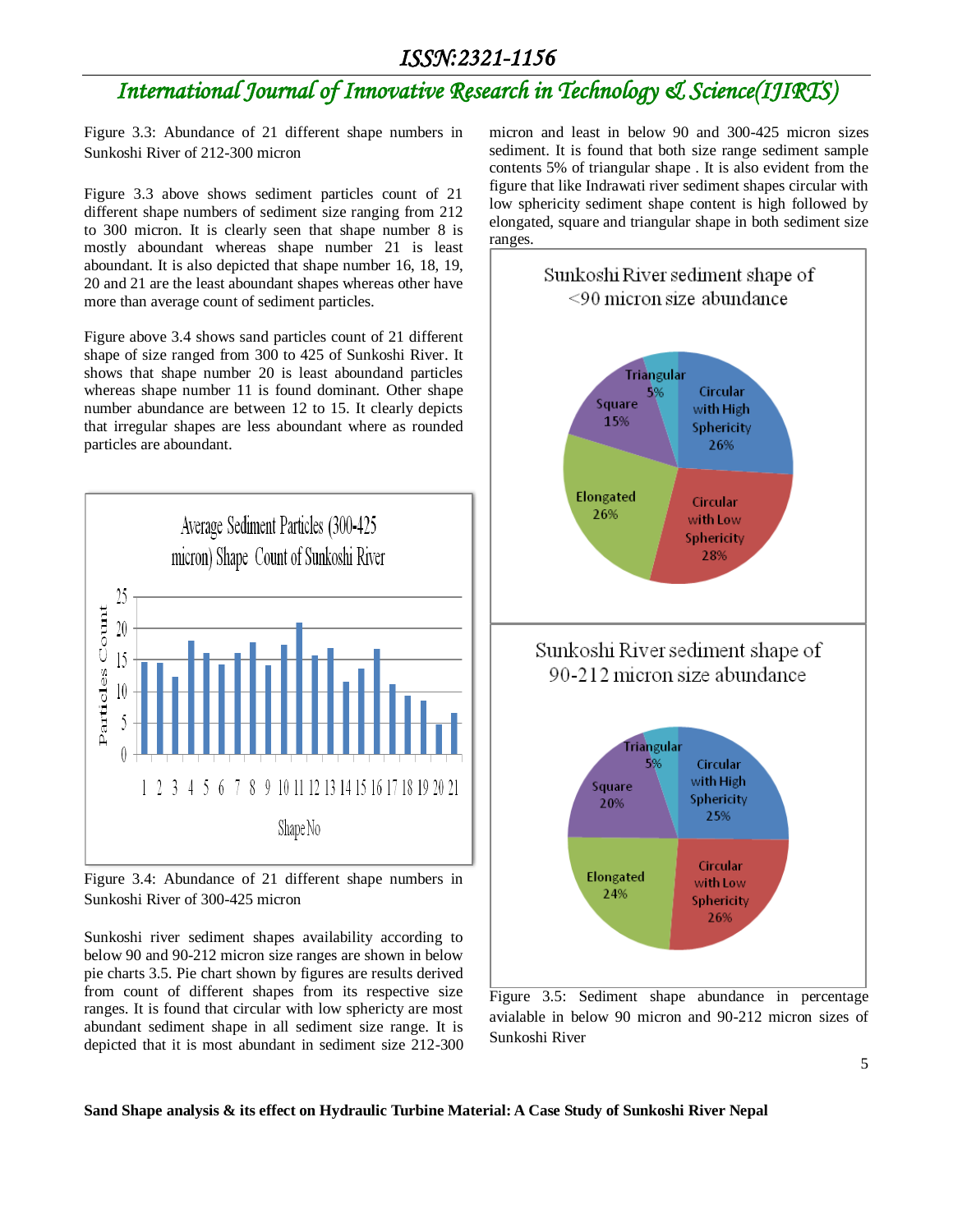## *International Journal of Innovative Research in Technology & Science(IJIRTS)*

Figure 3.6 shows below percentage of five different sediment shapes in 212-300 micron and 300-425 micron sediment size of Sunkoshi River. It shows that circular with low sphericity sediment shape is in hichest amount compared to other shapes in both sediment ranges. It is found to be 34 % in 212-300 micron sediment size and 28% in 300-425 micron sediment size respectively. Circular with high sphericity sediment shapes are also in large amount in both cases amounting 26% and 24% for 212-300 and 300- 425 micron sizes sediment of Sunkoshi river. Elongated, square and triangular shape sediments are in 22%, 14%, 4% and 23%, 20% 5% for 212-300 and 300-425 micron size sediment range respectively.



Figure 3.6: Sediment shape abundance in percentage avialable in below 212-300 micron and 300-425 micron sizes of Sunkoshi River

It is very hard to estimate the abundance of percentage available of different shapes according to different size group but can predict the dominant shapes availability. From the below figures 3.7, it is clearly depicted that circular with low sphericity is most available and triangular is least available sediment shares as compared to other four different shapes of sediments.



Figure 3.7: Average sediment shape abundance in percentage in Sunkoshi River

Its very difficult to define shape and to know the exact impact, but digital image processing technique has been applied to describe different shapes. Matrox Imaging Libraryand MatLab softwares were utilized to define and count the different sediment shape no and its effect. Table 3.2 shows the shape morphology and its corresponding shape number. The effect of 21 different shapes on turbine material are clearly shown by figure 3.8 below. The shapes of sediment are indicated by its index no from 1 to 21 and are in horizontal axis and effect on vertical axis in terms of milligram.



Fig 3.8: Sediment shape effect of Sunkosh river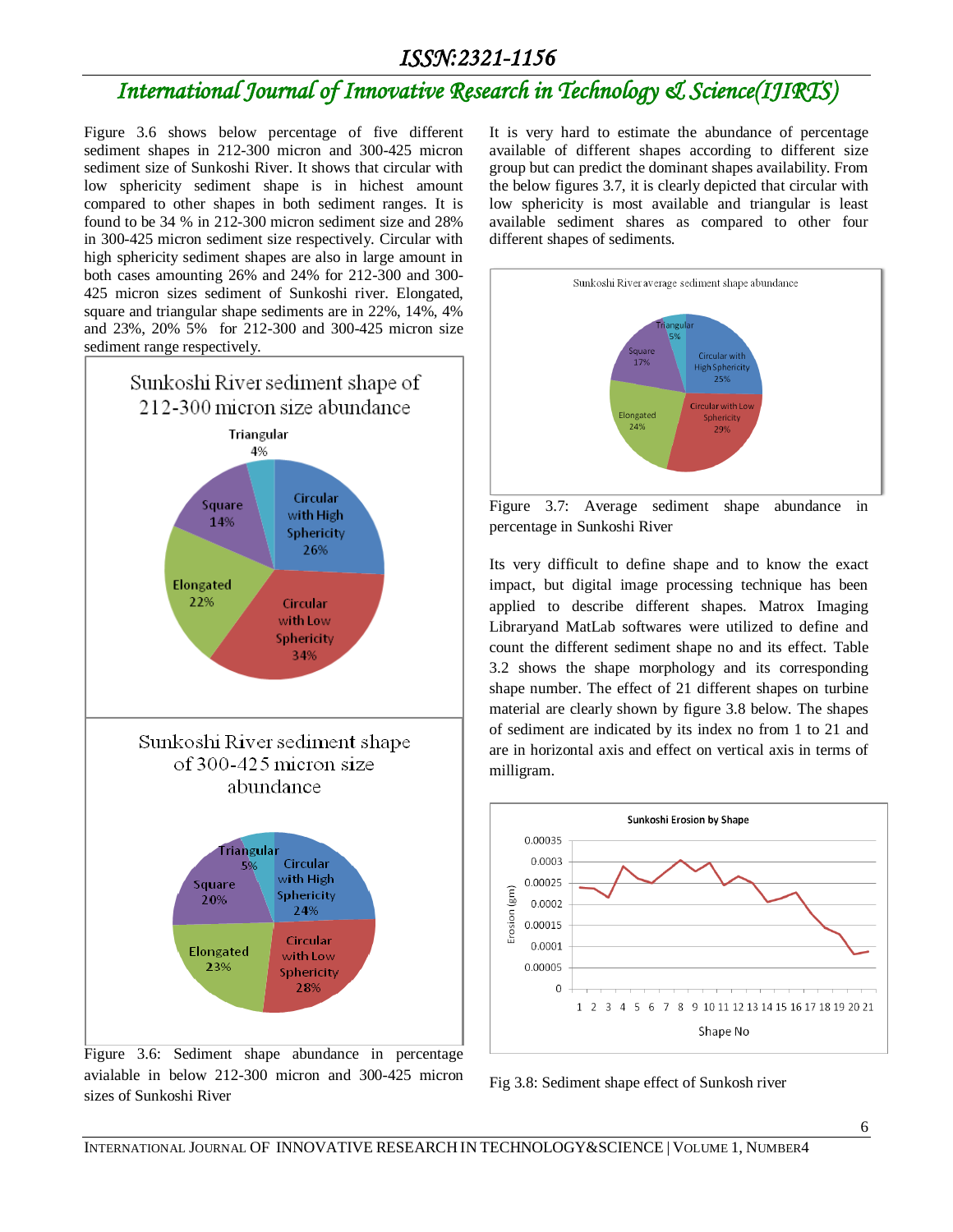Figure 3.8 charts show the effect of sediment shape no on turbine material by sediment of Sunkoshi River. Shape number seven referring to rounded angular with high sphericity have highest effect eroding the turbine material 0.00031 gram followed by shape number 9 referring to low angular with high sphericity with an impact of 0.00299 gram in turbine material. Shape number 20 has least eroding property that indicates to moderate triangular or irregular shape just contributing about 0.00008 gram of effect which is very less comparing to shape number 7. All these three figures have similar kind of pattern, so it can be concluded that the shape effect follows similar kind of pattern. It is very complex to exactly define the effect in terms of shape, to define impact by different shape it is necessary to take equal sample .i.e. quantity of all the shape should be in equal amount.

### **Conclusion**

Nepalese hydraulic machine like turbine generally erodes due to sediments, so it is very important to know the characteristics of sediment. Sediment size and shape are considered as most eroding parameter of sediment among its parameter. Sediment shape is considered as complex, it is very difficult to exactly define the shape and include all possible shapes. So far from this study on sediment shape, it is revealed that to some extent we can define particles shape and incorporate it to find its net effect with its abundance. It is also generalized that it is difficult to fully access all morphological information and distinguish the shape exactly, but some domain can be created to describe it. Fast Fourier Transform is one technique incorporated in this study which can helps us to define the shape of particles, furthermore counting of the shapes can be done which helps to find out the erosion of that shape on turbine material. It is evident that abundant of sediment particles have dominant effect. Low degree of sphericity and round particles are mostly abundant in rivers which have high effect and the nature of effect in this study showed that it starts from some higher range and have highest eroding value with shape number 5 to 10 and it slowly decreases after that shape. This reveals that triangular and irregular type of sand is found little though have high erosive effect on turbine material while as square with high elongation are in low amount which is due to sediment transportation.

1. Digital Imaging is one of the techniques that can be well utilized to characterize different shapes of sediments. Shape is one parameter that has significant eroding value. The shape can be characterized using

digital image processing. Different techniques are available but this process of characterizing particles is simple, realistic and more concise in nature. Complex Fourier Transform involves complex equation and it has real and imaginary part which gives the exact particles dimension and particle shape. The result of studies shows different morphological signature or shape differently depending on the type of sand.

a. Digital image processing can be utilized to count particles that help to find out abundance of sediments i.e. quantity. It is depicted that greater the sediment quantity greater is the erosion impact. An angular shape particle yields in high amount than the irregular one. During the course of rolling down of sediments from upstream to downstream of the river, shape of sediments changes. Irregular shapes sediments are more abundant in upstream of the river and slowly changes to less spherical and round shape sediments while travelling to downstream part of the river. So it can be idealized that sand particles shapes changes while being transported due to interaction with each other and changes from its original shape to more round.

b. It is resulted that sediment shapes can be classified into twenty one different types on the basis of roundness, sphericity, angularity, squares, elongation and triangular irregularities. The extension of all parameters is described in slight, moderate and high type with total 21 shapes. Further particles shape percentage were analyzed using only five basis shapes that includes circular with high spherecity, circular with low spherecity, elongated, square and triangular.

c. It is found that circular with low sphericity sediment shapes are most abundant in rivers followed by circular with high sphericity, elongated, square and triangular. Triangular particles are very low in amount.

d. It was observed that the shape of sediment particles have considerable effect on erosion of turbine material which is in between 0.00008 mg to 0.00031 mg and major percentage of abundance of the sand shape is 54, 24, 17 and 05 of circular, elongation, square and triangular respectively.

2. More erosion takes place if the percentage of Quartz content is high (i. e. 7 Moh's scale) with irregular in shape particle content.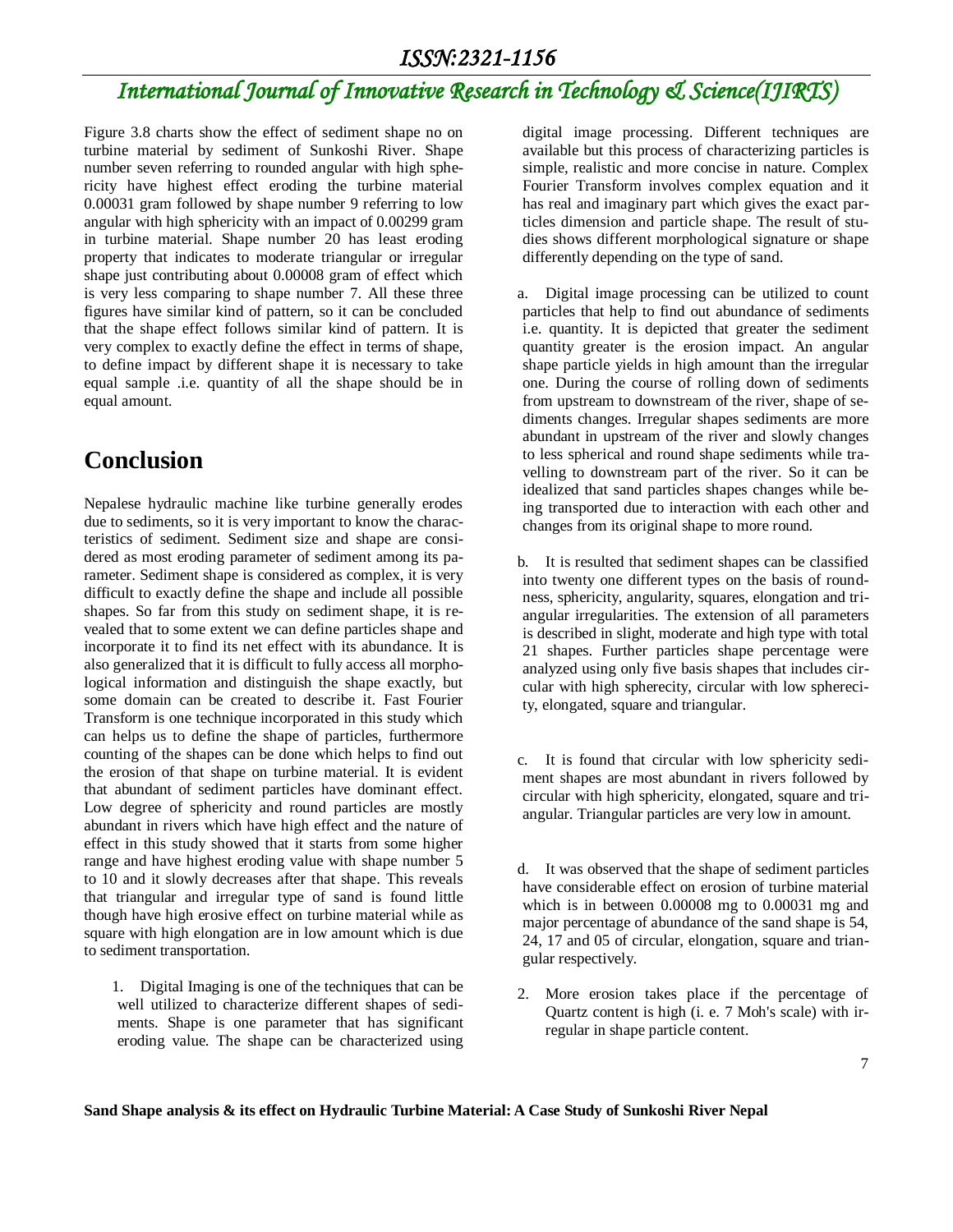## *International Journal of Innovative Research in Technology & Science(IJIRTS)*

3. From the data more than 50 % of sand particles contents circular shape in the river, so that we focused on size impact and shape impact.

#### **References**

- [1] Bajracharya, T.R., D. Sapkota, R. Thapa, S. Poudel, C.B. Joshi, R.P. Saini and O.G. Dahlhaug, 2006, "Comparative study of Pelton turbines with sand led erosion test and numerical flow analysis', *Journal of The Institute Of Engineering,* Tribhuwan University, Nepal.
- [2] Rafel C. Gonzalez, Richard E. Woods, 2002, Digital image processing, Narosa Special Edition, Wesley Publishing Company
- [3] Thapa, B., 2004, "Sand Erosion in Hydraulic Machinery," Ph.D Thesis, Faculty of Engineering Science and Technology Norwegian University of Science and Technology.
- [4] Blott, S.J. and K. Pye, 2008, "Particle shape: A review and new methods of characterization and classification", *Sedimentology,* v.55, pp.31-63, 2008.
- [5] Bowman", E.T., K. Soga and T.W. Drummond, 2000, "Particle shape characterization using Fourier Analysis", *CUED/D-Soils/TR,* v.315.
- [6] Bahadur and Badruddin (1990)
- [7] Bishwakarma, M. B., "Online Monitoring of Sediments in Hydropower Plants: A System for Assessing the Turbine Exposure and Sediment-Induced Effects," *Waterpower XIV Conference Papers,*CD-Rom, HCI Publications, Kansas City, Mo., USA, 2005.
- [8] Bowman, E.T, Soga, K, and Drummond, T. W., "Particle Shape Characterization Using Fourier Analysis", CUED/D-Soils/TR 315, 2000
- [9] Byeley,G. R. and Mrakovich, J.V, "Use of Fourier Shape Analysis in Zircon Petrogenetic Studies" 10.1130/0016- 7606(1975)86<956:UOFSAI>2.0.CO *Geological Society of America Bulletin:* Vol. 86, No. 7, pp. 956–958.
- [10] Cooke, Ronald and Warren, Andrew. 1973. Geomorphology in Deserts. London, B. T. Batsford, Ltd.
- [11] Duhamel, P. and Vetterli*,* M*, "Fast Fourier Transforms: A Tutorial Review and a State of the Art,"*  Signal Processing, Vol. 19, April 1990, pp. 259- 299.
- [12] Exeutive summary "*methods of sand shape and the effect of sand shape on USGA specification rootzone physical properties*" 1996
- [13] Gonzlez, R. C and Woods, R. E., "Digital Image Processing", 2<sup>nd</sup>edn, Pearson edition, India, 2002.
- [14] Shrestha, B. P and Suman, S. K., "Shape Feature Extraction and pattern Reorganization of Sand Particles and Their Impact", *Society of Photo-Optical Engineers*, 2005, Volume 5996, pp. 304-312.
- [15] Shrestha, B. P, Shrestha, N.K, Poudel, L, "Classification of Biological and Non Biological Fluvial Particles Using Image Processing and Neural Network," 7343-21, *accepted and presented in International Conference of Society of Photonics and Instrumentation Engineers*, Orlando, Florida, USA, 2009, April 13-17,.
- [16] Shrestha, B.P, Gautam, B and Bajracharya, T. R, "Computational analysis of Pelton bucket tip erosion using digital image processing," *Proc. SPIE* 6833, 781-948, China, 2007.
- [17] Shrestha, B.P, Gautam, B and Nagata, M, "Fluvial Particle Characterization using artificial neural network and spectral image processing". *Society of Photo-Optical Engineers*, 2007, Volume 6833, pp. 304-312.

### Biography



**LAXMAN POUDEL**

Received BE degree in Mechanical Engineering from the Institution of Engineers, India in 1992, the MBA degree in Management from Tribhuwan University in 2000, the M.E.